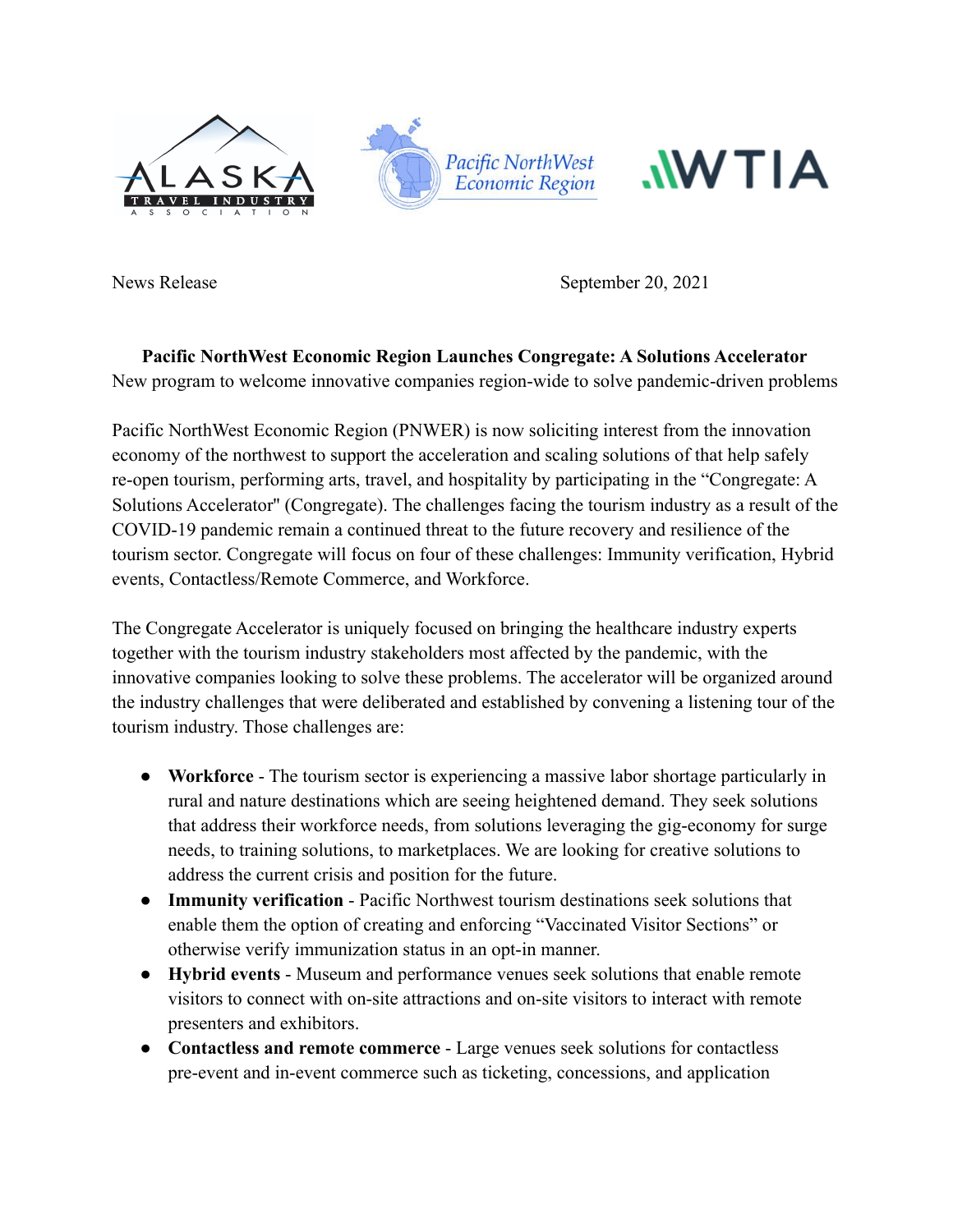interoperation solutions that enable visitors to reduce the need for face-to-face interaction with vendors.

Companies with unique skills and products that can help roll out solutions to any of the challenges are welcome. Participation in the Congregate Accelerator does not require an exchange of equity and offers a multitude of opportunities to participating companies including mentorship from experts in the regulation and healthcare industries, as well as partnership opportunities with northwest companies like Amazon and Microsoft.

"The Congregate Accelerator Program offers organizations across the Pacific Northwest funding and partnerships to rapidly develop technology solutions which help our important tourism, performing arts, travel, and hospitality sectors recover from the pandemic," said Michael Schutzler, CEO, WTIA. "Our region is known for its fast-moving, innovative companies and entrepreneurs, so I encourage all creative technologists across the Pacific Northwest to help our economy recover for the sake of all who live in this beautiful place."

The Congregate Accelerator will find and incubate potential solutions, pilot these solutions with affected industries, and scale solutions globally to reopen and bring jobs to the U.S. economy by bringing the expertise of healthcare regulators directly to the innovators. PNWER is excited to have partners from Amazon, Microsoft, Washington Technology Industry Association, Alaska Travel Industry Association, Future Border Coalition, and innovation broker Moonbeam Exchange join this project with expertise and resources that will support the Congregate Accelerator. Additionally, PNWER has received support for this program from both Washington and Alaska state and Congressional members.

Speaking on what the Congregate Accelerator can bring to Alaska, Lt. Governor Kevin Meyer said, "The COVID-19 pandemic has had its effect on Alaska's tourism industry. The lack of cruise ships in 2020 and the reduced 2021 season have hurt businesses across the State. I think the darkest days are behind us and brighter days are ahead. This is an opportunity to help find solutions for the future of tourism in Alaska."

On the benefits of the Congregate Accelerator for Washington State, Representative Cindy Ryu, Chair of WA State Community & Economic Development Committee said, "I am pleased to have advocated for PNWER in receiving this SPRINT Challenge Grant. In the midst of living and working during this pandemic, the Congregate Accelerator is bringing our communities and region together to solve current challenges, while accelerating innovation for a more inclusive and resilient future in the Pacific NW Economic Region."

WA Representative Matt Boehnke added, "As we continue to address the challenges of COVID-19 and encourage individuals to get vaccinated, we must also work to develop